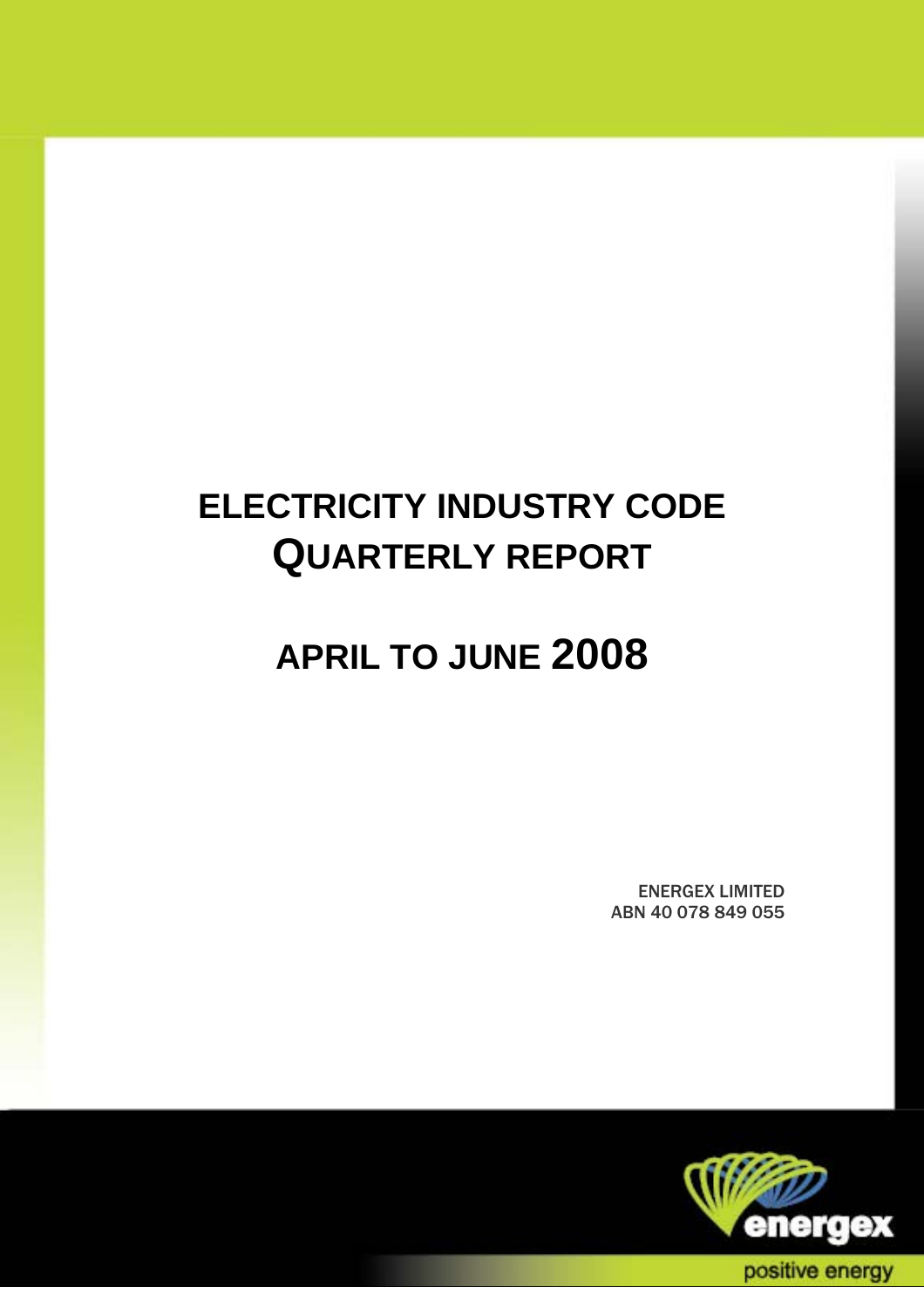

#### **TABLE OF CONTENTS**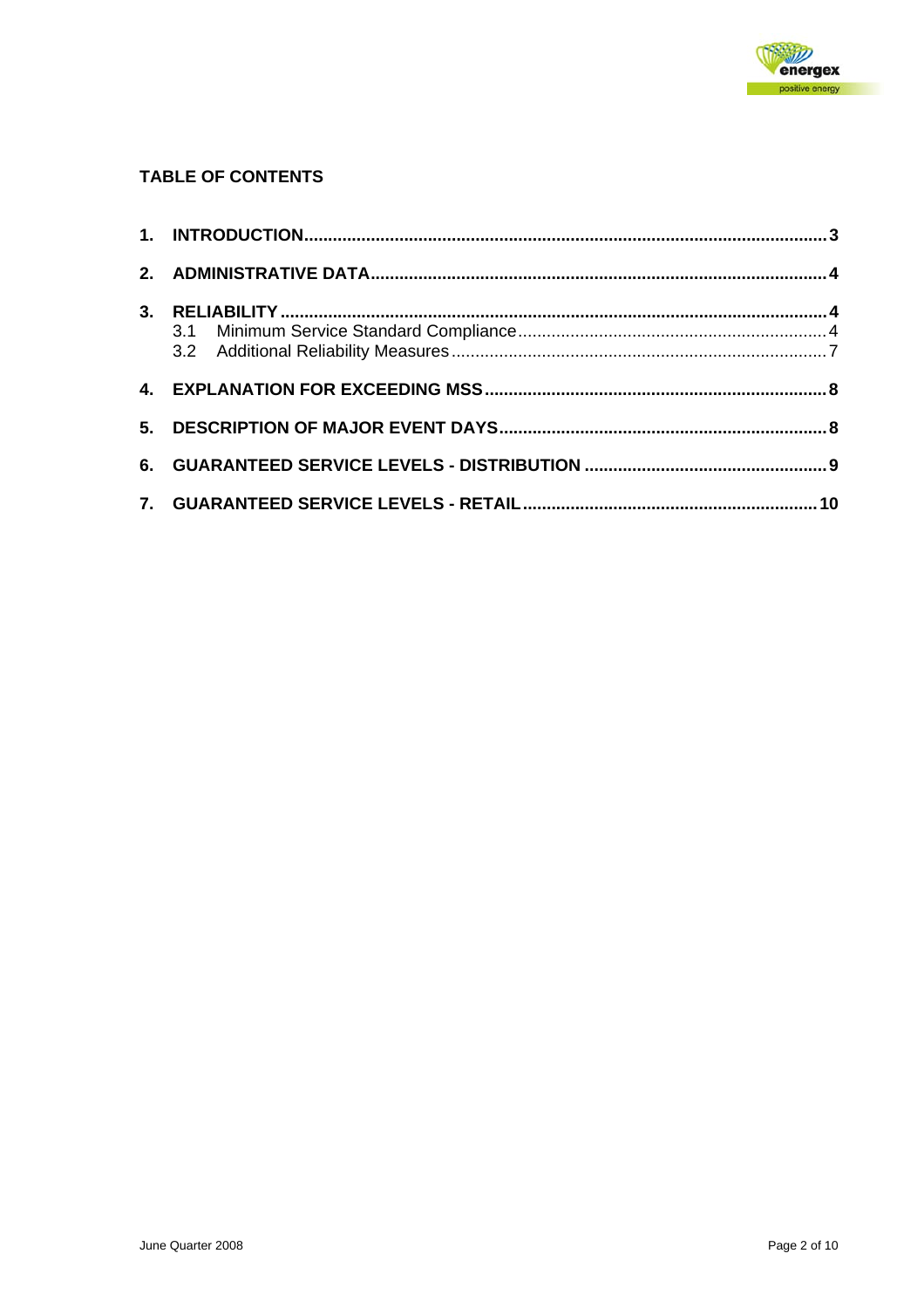

### <span id="page-2-0"></span>**1. INTRODUCTION**

In response to the recommendations from the Electricity Distribution Service Delivery (EDSD – also referred to as the Sommerville Report) inquiry, the Queensland Government introduced the Queensland Electricity Industry Code ("Industry Code") under the *Electricity Act 1994* in January 2005.

Section 2.6.2 of the Industry Code requires Queensland's distribution entities to submit to the QCA a report within two months of the end of each quarter detailing the following:

- i. compliance with minimum service standards outlined in clause 2.4 of the Industry Code, including:
	- (a) performance against the SAIDI and SAIFI limits, by feeder type, including those interruptions listed in clause 2.4.3 of the Industry Code;
	- (b) performance against the SAIDI and SAIFI limits, by feeder type, excluding those interruptions listed in clause 2.4.3 of the Industry Code;
	- (c) details of the interruptions excluded under clause 2.4.3, including the number of minutes and interruptions excluded by feeder type and category of exclusion;
	- (d) description of any major event days; and
	- (e) the explanation of reasons for the distribution entity exceeding (where applicable) those minimum service standards and proposals to improve performance;
- ii. compliance with the guaranteed service levels (GSL), including:
	- (a) the number of GSL payments given by category and the amount of such rebates;
	- (b) the number of GSL payment claims by category; and
	- (c) the number of rejected GSL payment claims by category; and
- iii. any other matter reasonably notified by the QCA.

The reported information is for the period April to June 2008 and the financial year to date figures as at the end of June 2008.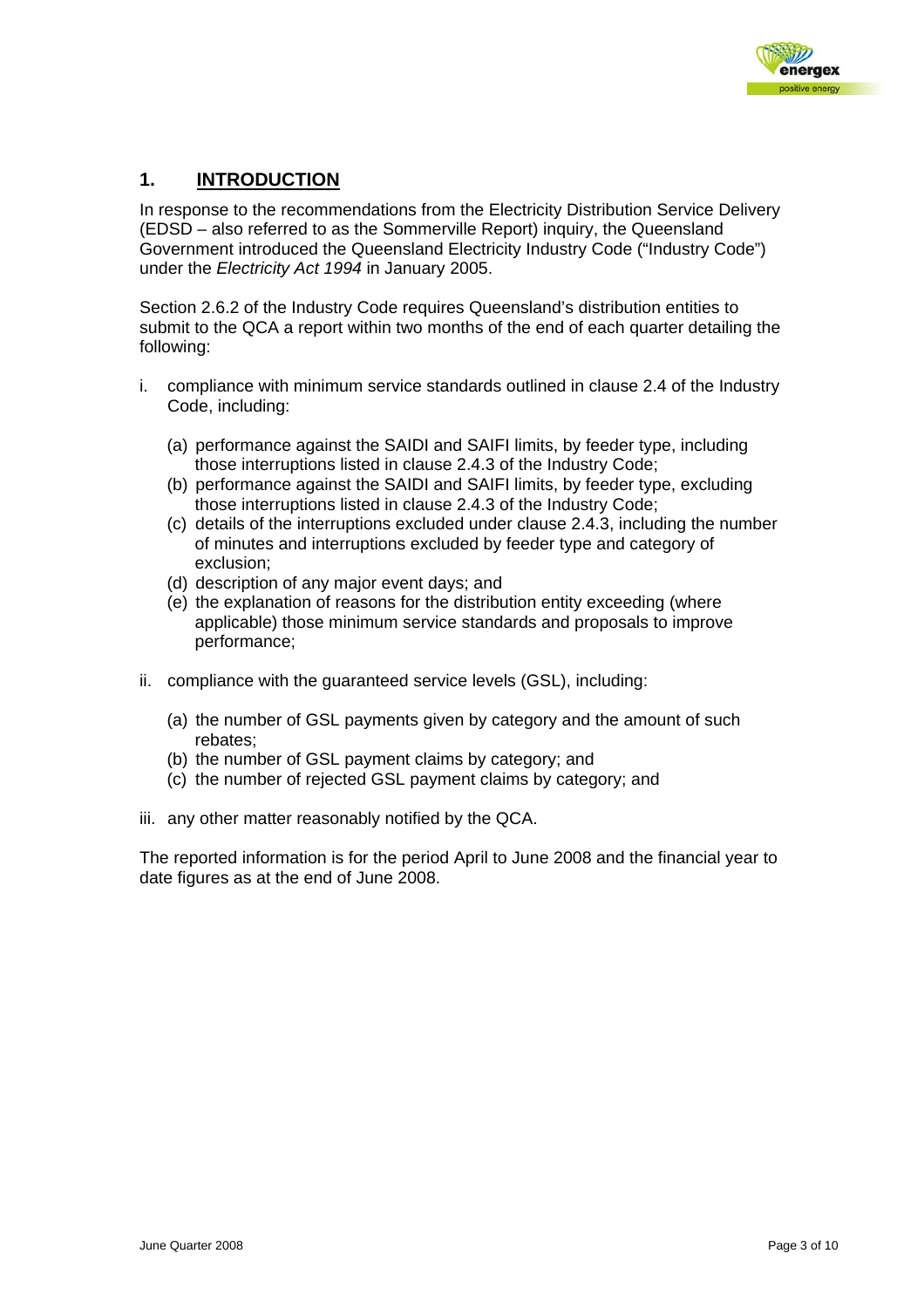

## <span id="page-3-0"></span>**2. ADMINISTRATIVE DATA**

| <b>Measure</b>                               | Units | Value                  |
|----------------------------------------------|-------|------------------------|
| <b>Distribution Network Service Provider</b> | name  | <b>ENERGEX Limited</b> |
| First day of reporting period                | date  | 01-04-2008             |
| Last day of reporting period                 | date  | 30-06-2008             |

## **3. RELIABILITY**

## **3.1 Minimum Service Standard Compliance[1](#page-3-1)**

|                                                                                                                       | June         | <b>Financial</b> | <b>MSS</b> |  |  |  |  |  |
|-----------------------------------------------------------------------------------------------------------------------|--------------|------------------|------------|--|--|--|--|--|
| <b>Measure</b>                                                                                                        | Quarter 2008 | year to date     | 2007-08    |  |  |  |  |  |
| System Average Interruption Duration Index (SAIDI) - (minutes)<br><b>Total Including Exclusions &amp; Major Event</b> |              |                  |            |  |  |  |  |  |
| Days <sup>2</sup>                                                                                                     | 30.942       | 135.839          | n/a        |  |  |  |  |  |
| Central business district                                                                                             | 0.836        | 4.051            | n/a        |  |  |  |  |  |
| Urban                                                                                                                 | 19.137       | 89.081           | n/a        |  |  |  |  |  |
| Short rural                                                                                                           | 58.885       | 245.511          | n/a        |  |  |  |  |  |
|                                                                                                                       |              |                  |            |  |  |  |  |  |
| Long rural                                                                                                            | na           | na               | n/a        |  |  |  |  |  |
| <b>Generation &amp; Transmission</b>                                                                                  | 0.000        | 4.054            | n/a        |  |  |  |  |  |
| Central business district                                                                                             | 0.000        | 0.000            | n/a        |  |  |  |  |  |
| Urban                                                                                                                 | 0.000        | 4.361            | n/a        |  |  |  |  |  |
| Short rural                                                                                                           | 0.000        | 3.387            | n/a        |  |  |  |  |  |
| Long rural                                                                                                            | na           | na               | n/a        |  |  |  |  |  |
| <b>NEMMCO</b> direction                                                                                               | 0.000        | 0.000            | n/a        |  |  |  |  |  |
| Central business district                                                                                             | 0.000        | 0.000            | n/a        |  |  |  |  |  |
| Urban                                                                                                                 | 0.000        | 0.000            | n/a        |  |  |  |  |  |
| Short rural                                                                                                           | 0.000        | 0.000            | n/a        |  |  |  |  |  |
| Long rural                                                                                                            | na           | na               | n/a        |  |  |  |  |  |
| Automatic load shedding                                                                                               | 0.000        | 0.000            | n/a        |  |  |  |  |  |
| Central business district                                                                                             | 0.000        | 0.000            | n/a        |  |  |  |  |  |
| Urban                                                                                                                 | 0.000        | 0.000            | n/a        |  |  |  |  |  |
| Short rural                                                                                                           | 0.000        | 0.000            | n/a        |  |  |  |  |  |
| Long rural                                                                                                            | na           | na               | n/a        |  |  |  |  |  |
| <b>Customer Caused Interruptions</b>                                                                                  | 0.000        | 0.024            | n/a        |  |  |  |  |  |
| Central business district                                                                                             | 0.000        | 0.082            | n/a        |  |  |  |  |  |
| Urban                                                                                                                 | 0.000        | 0.024            | n/a        |  |  |  |  |  |
| Short rural                                                                                                           | 0.001        | 0.023            | n/a        |  |  |  |  |  |
| Long rural                                                                                                            | na           | na               | n/a        |  |  |  |  |  |
| Authorised Interruption for Public Safety                                                                             | 0.002        | 0.022            | n/a        |  |  |  |  |  |
| Central business district                                                                                             | 0.000        | 0.000            | n/a        |  |  |  |  |  |
| Urban                                                                                                                 | 0.002        | 0.031            | n/a        |  |  |  |  |  |
| Short rural                                                                                                           | 0.000        | 0.000            | n/a        |  |  |  |  |  |
| Long rural                                                                                                            | na           | na               | n/a        |  |  |  |  |  |

<span id="page-3-1"></span> <sup>1</sup> The reliability statistics include single loss of supply events as required under the Code's definition of an interruption.

<span id="page-3-2"></span>This reliability statistic is an overall network number i.e. is a weighted summation of the reliability results for CBD, Urban and Short Rural components of ENERGEX's network.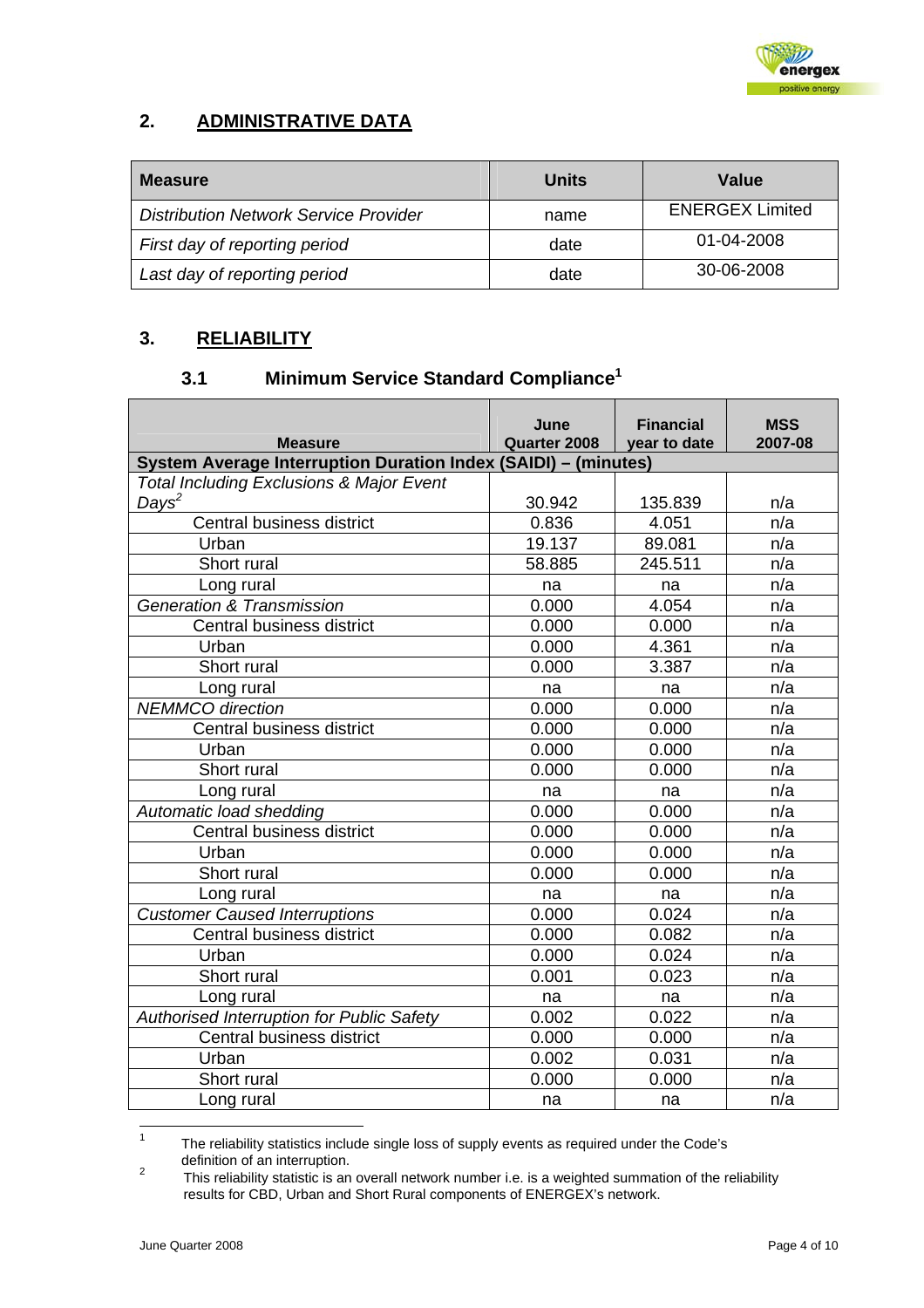

| <b>Measure</b>                                                 | June<br>Quarter 2008 | <b>Financial</b><br>year to date | <b>MSS</b><br>2007-08 |
|----------------------------------------------------------------|----------------------|----------------------------------|-----------------------|
| <b>Total exclusions</b>                                        | 0.002                | 4.099                            | n/a                   |
| Central business district                                      | 0.000                | 0.082                            | n/a                   |
| Urban                                                          | 0.003                | 4.416                            | n/a                   |
| Short rural                                                    | 0.001                | 3.409                            | n/a                   |
| Long rural                                                     | na                   | na                               | n/a                   |
| <b>Major Event Days</b>                                        | 0.000                | 0.000                            | n/a                   |
| Central business district                                      | 0.000                | 0.000                            | n/a                   |
| Urban                                                          | 0.000                | 0.000                            | n/a                   |
| Short rural                                                    | 0.000                | 0.000                            | n/a                   |
| Long rural                                                     | na                   | na                               | n/a                   |
| Distribution system (after exclusions)                         | 30.940               | 131.740                          | na                    |
| Central business district                                      | 0.836                | 3.969                            | 20                    |
| Urban                                                          | 19.134               | 84.665                           | 134                   |
| Short rural                                                    | 58.884               | 242.101                          | 244                   |
| Long rural                                                     | na                   | na                               | na                    |
| System Average Interruption Frequency Index (SAIFI) - (number) |                      |                                  |                       |
| <b>Total Including Exclusions &amp; Major Event</b>            |                      |                                  |                       |
| Days <sup>3</sup>                                              | 0.368                | 1.607                            | n/a                   |
| Central business district                                      | 0.006                | 0.035                            | n/a                   |
| Urban                                                          | 0.227                | 1.118                            | n/a                   |
| Short rural                                                    | 0.703                | 2.758                            | n/a                   |
| Long rural                                                     | na                   | na                               | n/a                   |
| <b>Generation &amp; Transmission</b>                           | 0.000                | 0.062                            | n/a                   |
| Central business district                                      | 0.000                | 0.000                            | n/a                   |
| Urban                                                          | 0.000                | 0.066                            | n/a                   |
| Short rural                                                    | 0.000                | 0.051                            | n/a                   |
| Long rural                                                     | na                   | na                               | n/a                   |
| <b>NEMMCO</b> direction                                        | 0.000                | 0.000                            | n/a                   |
| Central business district                                      | 0.000                | 0.000                            | n/a                   |
| Urban                                                          | 0.000                | 0.000                            | n/a                   |
| Short rural                                                    | 0.000                | 0.000                            | n/a                   |
| Long rural                                                     | na                   | na                               | n/a                   |
| Automatic load shedding                                        | 0.000                | 0.000                            | n/a                   |
| Central business district                                      | 0.000                | 0.000                            | n/a                   |
| Urban                                                          | 0.000                | 0.000                            | n/a                   |
| Short rural                                                    | 0.000                | 0.000                            | n/a                   |
| Long rural                                                     | na                   | na                               | n/a                   |
| <b>Customer Caused Interruptions</b>                           | 0.000                | 0.000                            | n/a                   |
| Central business district                                      | 0.000                | 0.000                            | n/a                   |
| Urban                                                          | 0.000                | 0.000                            | n/a                   |
| Short rural                                                    | 0.000                | 0.000                            | n/a                   |
| Long rural                                                     | na                   | na                               | n/a                   |
| Authorised Interruption for Public Safety                      | 0.000                | 0.000                            | n/a                   |
| Central business district                                      | 0.000                | 0.000                            | n/a                   |
| Urban                                                          | 0.000                | 0.000                            | n/a                   |
| Short rural                                                    | 0.000                | 0.000                            | n/a                   |
| Long rural                                                     | na                   | na                               | n/a                   |

<span id="page-4-0"></span> <sup>3</sup> This reliability statistic is an overall network number i.e. is a weighted summation of the reliability results for CBD, Urban and Short Rural components of ENERGEX's network.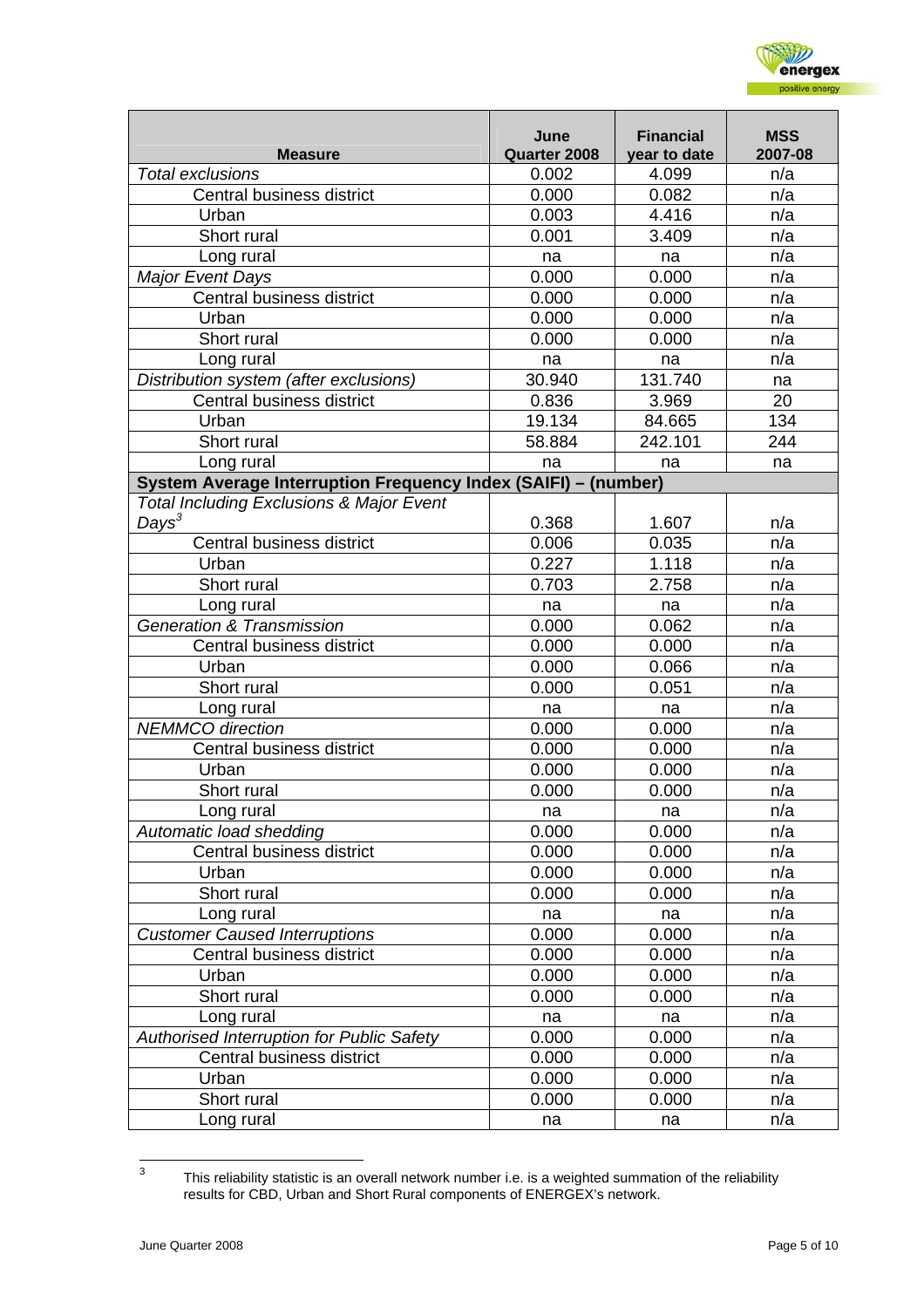

| <b>Measure</b>             | June<br><b>Quarter 2008</b> | <b>Financial</b><br>year to date | <b>MSS</b><br>2007-08 |
|----------------------------|-----------------------------|----------------------------------|-----------------------|
| Total exclusions           | 0.000                       | 0.062                            | n/a                   |
| Central business district  | 0.000                       | 0.000                            | n/a                   |
| Urban                      | 0.000                       | 0.067                            | n/a                   |
| Short rural                | 0.000                       | 0.052                            | n/a                   |
| Long rural                 | na                          | na                               | n/a                   |
| <b>Major Event Days</b>    | 0.000                       | 0.000                            | n/a                   |
| Central business district  | 0.000                       | 0.000                            | n/a                   |
| Urban                      | 0.000                       | 0.000                            | n/a                   |
| Short rural                | 0.000                       | 0.000                            | n/a                   |
| Long rural                 | na                          | na                               | n/a                   |
| <b>Distribution system</b> | 0.368                       | 1.545                            | na                    |
| Central business district  | 0.006                       | 0.035                            | 0.33                  |
| Urban                      | 0.227                       | 1.051                            | 1.54                  |
| Short rural                | 0.703                       | 2.706                            | 2.63                  |
| Long rural                 | na                          | na                               | na                    |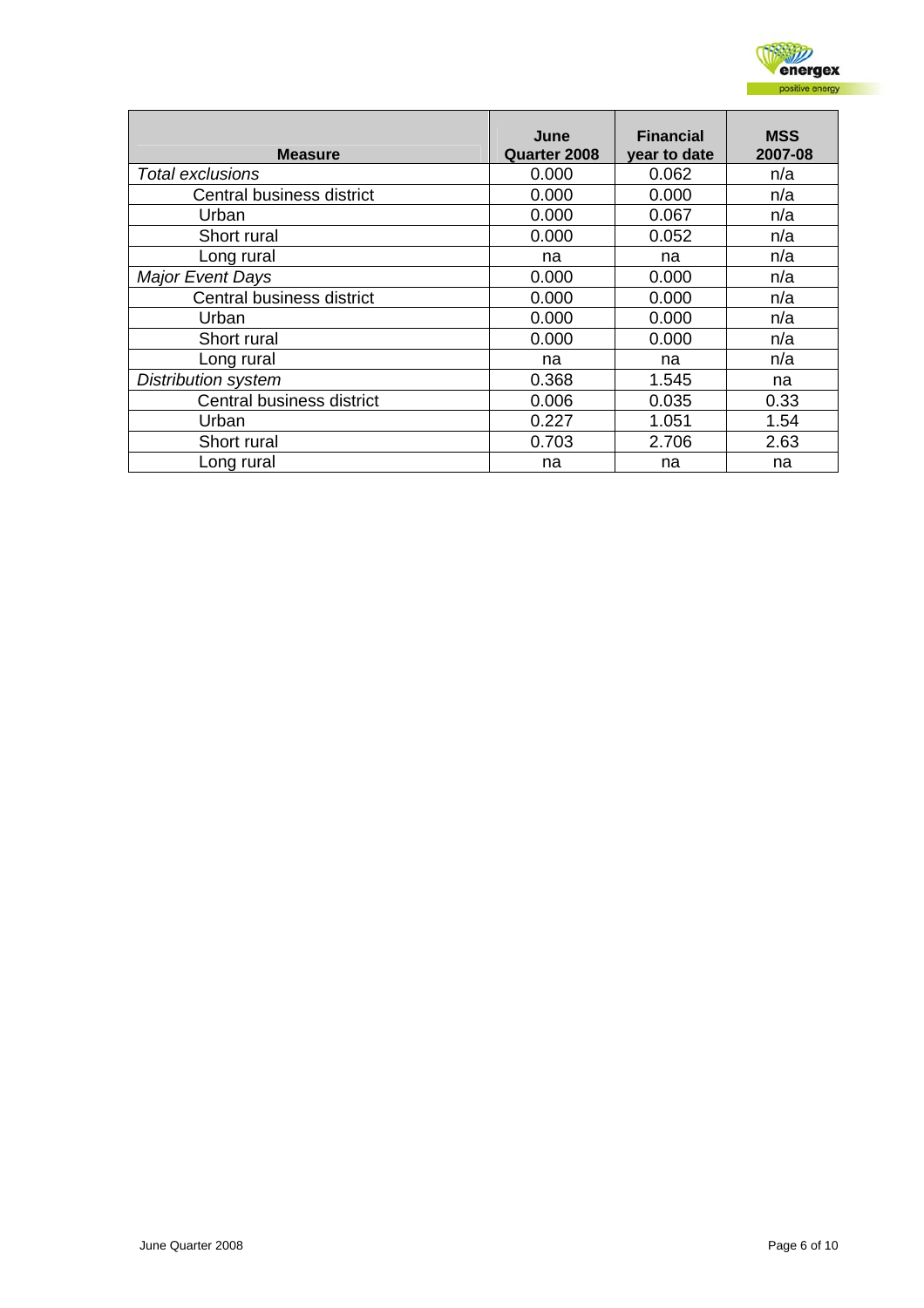

## **3.2 Additional Reliability Measures**

<span id="page-6-0"></span>

|                                                     |              |                                                              | <b>June 2008 Quarter</b>                                    | <b>Year to Date</b>                                          |                                                             |
|-----------------------------------------------------|--------------|--------------------------------------------------------------|-------------------------------------------------------------|--------------------------------------------------------------|-------------------------------------------------------------|
| <b>Measure</b>                                      | <b>Units</b> | <b>Value</b><br>(before<br>removal of<br>excluded<br>events) | <b>Value</b><br>(after<br>removal of<br>excluded<br>events) | <b>Value</b><br>(before<br>removal of<br>excluded<br>events) | <b>Value</b><br>(after<br>removal of<br>excluded<br>events) |
|                                                     |              |                                                              | System Average Interruption Duration Index (SAIDI)          |                                                              |                                                             |
| Planned<br>Distribution system                      | minutes      | 6.888                                                        | 6.888                                                       | 21.281                                                       | 21.281                                                      |
| <b>CBD</b>                                          | minutes      | 0.000                                                        | 0.000                                                       | 0.073                                                        | 0.073                                                       |
| Urban                                               | minutes      | 4.161                                                        | 4.161                                                       | 14.548                                                       | 14.548                                                      |
| <b>Short Rural</b>                                  | minutes      | 13.341                                                       | 13.341                                                      | 37.127                                                       | 37.127                                                      |
| Long Rural                                          | minutes      | na                                                           | na                                                          | na                                                           | na                                                          |
| <b>Unplanned</b><br><b>Distribution system</b>      | minutes      | 24.054                                                       | 24.052                                                      | 114.558                                                      | 110.459                                                     |
| <b>CBD</b>                                          | minutes      | 0.836                                                        | 0.836                                                       | 3.978                                                        | 3.896                                                       |
| Urban                                               | minutes      | 14.975                                                       | 14.972                                                      | 74.534                                                       | 70.117                                                      |
| <b>Short Rural</b>                                  | minutes      | 45.544                                                       | 45.544                                                      | 208.384                                                      | 204.974                                                     |
| Long Rural                                          | minutes      | na                                                           | na                                                          | na                                                           | na                                                          |
| System Average Interruption Frequency Index (SAIFI) |              |                                                              |                                                             |                                                              |                                                             |
| Planned<br>Distribution system                      | number       | 0.023                                                        | 0.023                                                       | 0.073                                                        | 0.073                                                       |
| <b>CBD</b>                                          | number       | 0.000                                                        | 0.000                                                       | 0.007                                                        | 0.007                                                       |
| Urban                                               | number       | 0.014                                                        | 0.014                                                       | 0.049                                                        | 0.049                                                       |
| <b>Short Rural</b>                                  | number       | 0.044                                                        | 0.044                                                       | 0.129                                                        | 0.129                                                       |
| Long Rural                                          | number       | na                                                           | na                                                          | na                                                           | na                                                          |
| <b>Unplanned</b><br>Distribution system             | number       | 0.345                                                        | 0.345                                                       | 1.534                                                        | 1.472                                                       |
| <b>CBD</b>                                          | number       | 0.006                                                        | 0.006                                                       | 0.028                                                        | 0.027                                                       |
| Urban                                               | number       | 0.213                                                        | 0.212                                                       | 1.068                                                        | 1.001                                                       |
| <b>Short Rural</b>                                  | number       | 0.660                                                        | 0.660                                                       | 2.628                                                        | 2.577                                                       |
| Long Rural                                          | number       | na                                                           | na                                                          | na                                                           | na                                                          |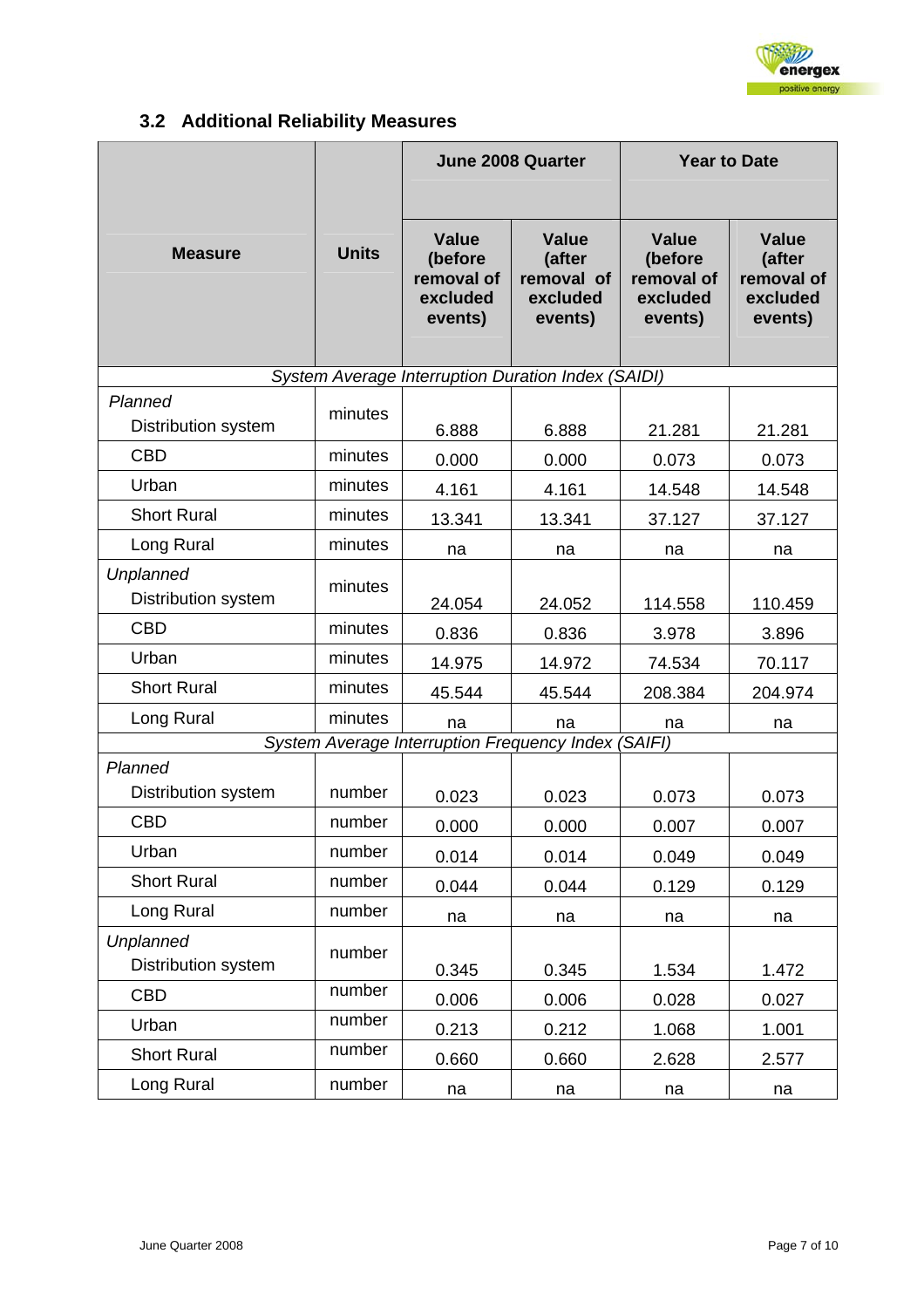

## <span id="page-7-0"></span>**4. EXPLANATION FOR EXCEEDING MSS**

| <b>Explanation</b>                                                                                                                                                                                                                                                                                                                                                                                                                                                                                                              | <b>Exceeded MSS</b>        |
|---------------------------------------------------------------------------------------------------------------------------------------------------------------------------------------------------------------------------------------------------------------------------------------------------------------------------------------------------------------------------------------------------------------------------------------------------------------------------------------------------------------------------------|----------------------------|
| The rural reliability figures for 2007/08 were affected by a greater number<br>of severe weather events. In particular, a low depression system in<br>August 2007 caused network outages and also caused localised flooding,<br>which extended restoration times. Severe storms and lightning damage<br>over consecutive days in October 2007 resulted in a higher number of<br>rural customers losing supply. And finally, strong winds in May 2008<br>caused a high number of vegetation-related events in the rural network. | <b>Short Rural - SAIFI</b> |

## **5. DESCRIPTION OF MAJOR EVENT DAYS**

| <b>Description of Events</b> | <b>Date</b> |
|------------------------------|-------------|
| No recorded events           | none        |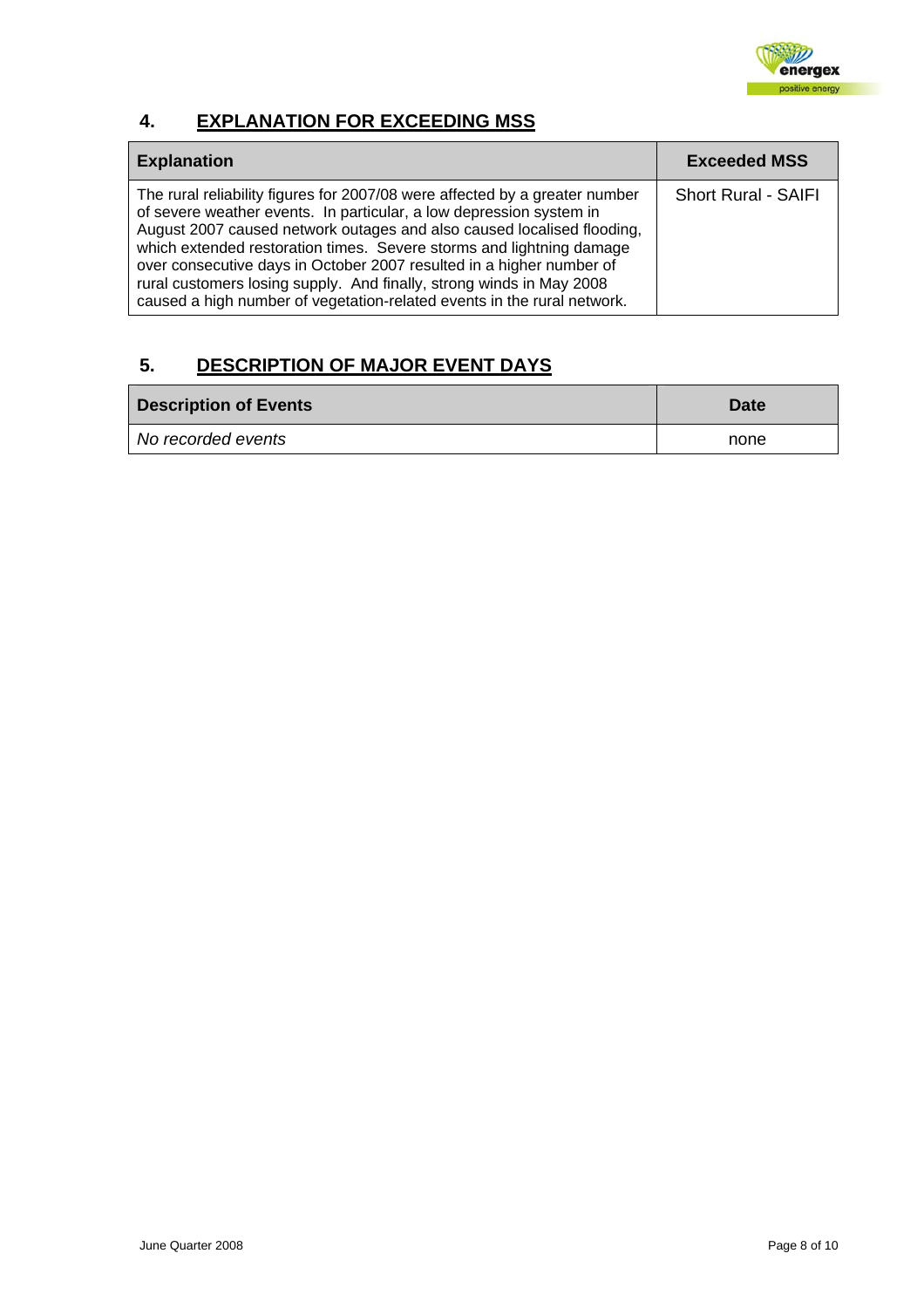

## <span id="page-8-0"></span>**6. GUARANTEED SERVICE LEVELS - DISTRIBUTION**

| <b>GSL Description</b>                                                            | No. of<br><b>Claims</b><br>Paid<br>for<br><b>Period</b> | <b>Total</b><br>\$'s<br><b>Paid for</b><br><b>Period</b> | No of<br><b>Claims</b><br><b>Rejected</b><br>for<br><b>Period</b> | <b>Cumulative</b><br>No. of<br><b>Claims for</b><br>financial<br><b>YTD</b> | <b>Cumulative</b><br>\$'s Paid for<br>financial<br><b>YTD</b> | <b>Cumulative</b><br><b>No of Claims</b><br><b>Rejected</b><br>for financial<br><b>YTD</b> |
|-----------------------------------------------------------------------------------|---------------------------------------------------------|----------------------------------------------------------|-------------------------------------------------------------------|-----------------------------------------------------------------------------|---------------------------------------------------------------|--------------------------------------------------------------------------------------------|
| Non notification<br>Planned Interruption<br>- Business<br>$(GSL = $50)$           | $\overline{2}$                                          | \$100                                                    | $\overline{0}$                                                    | 3                                                                           | \$150                                                         | $\overline{0}$                                                                             |
| Non notification<br>Planned Interruption<br>- Residential<br>$(GSL = $20)$        | $\overline{4}$                                          | \$80                                                     | $\mathbf{1}$                                                      | 12                                                                          | \$240                                                         | $\overline{2}$                                                                             |
| New Connection -<br><b>Failure to Complete</b><br>$(GSL = $40/day$<br>late)       | 124                                                     | \$20,320                                                 | 6                                                                 | 489                                                                         | \$63,520                                                      | 74                                                                                         |
| Wrongful<br>Disconnection<br>$(GSL = $100)$                                       | 44                                                      | \$4,400                                                  | $\mathbf 0$                                                       | 158                                                                         | \$15,800                                                      | $\mathbf 0$                                                                                |
| Failure to<br>Reconnect<br>$(GSL = $40/day$<br>late)                              | $\mathbf 0$                                             | \$0                                                      | 0                                                                 | 23                                                                          | \$2,440                                                       | 4                                                                                          |
| <b>Hot Water</b><br>Complaint - Failure<br>to attend<br>$(GSL = $40/day$<br>late) | $\overline{0}$                                          | \$0                                                      | $\overline{0}$                                                    | 1                                                                           | \$40                                                          | $\overline{0}$                                                                             |
| <b>Missed Scheduled</b><br>Appointment<br>$(GSL = $40)$                           | 1                                                       | \$40                                                     | $\overline{0}$                                                    | 15                                                                          | \$600                                                         | $\overline{0}$                                                                             |
| Reliability -<br>interruption duration<br>$(GSL = $80)$                           | $\mathbf 0$                                             | \$0                                                      | 1                                                                 | 1                                                                           | \$80                                                          | 15                                                                                         |
| Reliability $-$<br>interruption<br>frequency<br>$(GSL = $80)$                     | $\overline{0}$                                          | \$0                                                      | $\overline{0}$                                                    | $\mathbf 0$                                                                 | \$0                                                           | 6                                                                                          |
| Total:                                                                            | 175                                                     | \$24,940                                                 | 8                                                                 | 702                                                                         | \$82,870                                                      | 101                                                                                        |

Notes: # A number of 'Failure to Complete New Connection' GSL claims made during May and June 2008 are still being investigated and as such have not been included in this quarter's results. There are 2,785 such claims still being investigated as of 1 August 2008 and any subsequent payments made will be reflected in the September 2008 quarter.